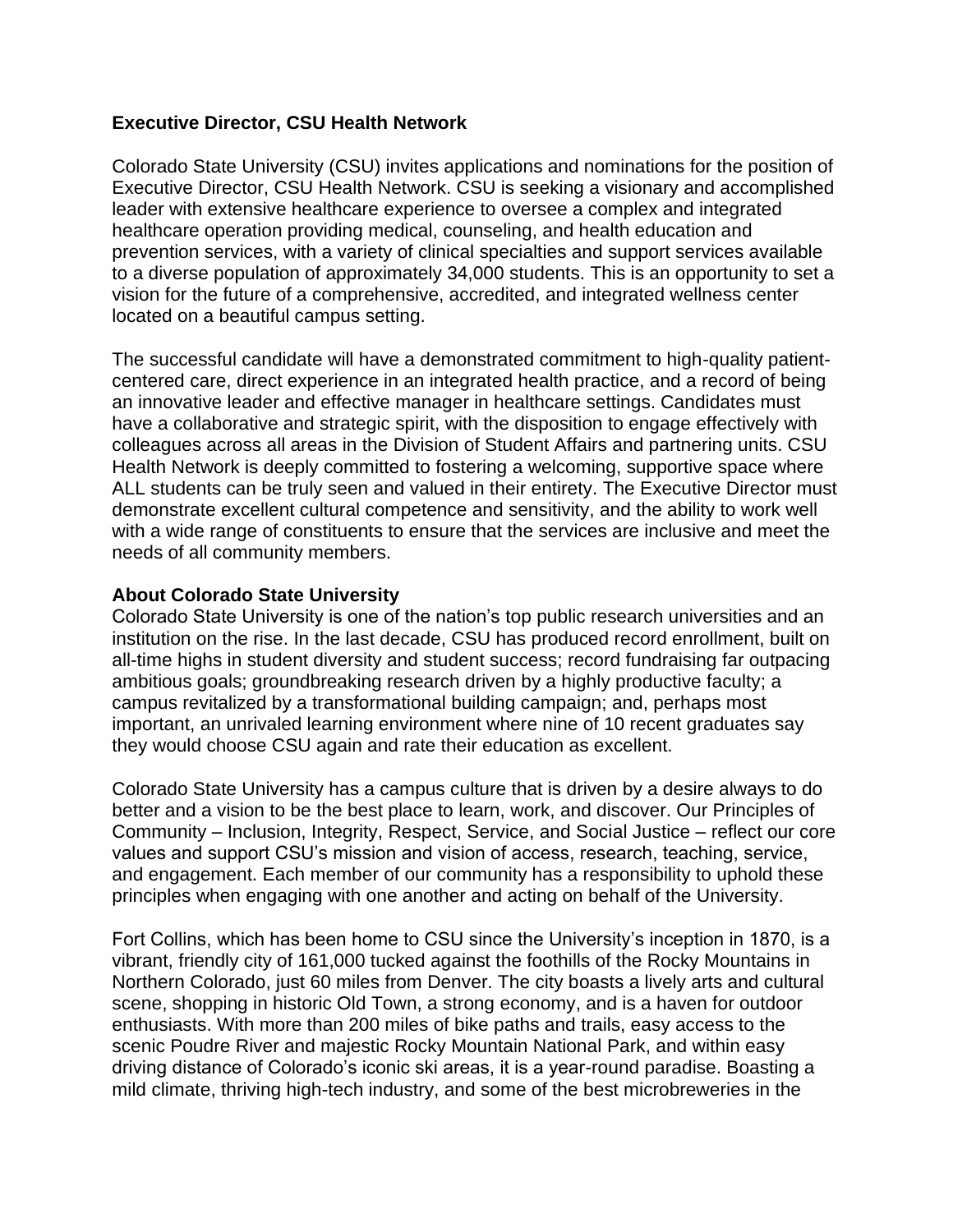world, it's no wonder Fort Collins annually ranks among the most livable small cities in the United States.

## **About the Division of Student Affairs**

The Division of Student Affairs fosters an inclusive campus community that supports students and staff holistically in the development of their unique potential. We collaborate across the University to inspire and empower students to be active learners inside and outside the classroom, successful graduates, and engaged global citizens. We support student success through an array of services and resources including housing, dining, student orientation, recreation, student government, student organizations, and legal, career, transition, health, well-being, and crisis services. In addition to student services, we also connect with parents and families, host conferences and events, manage the Mountain Campus, provide professional development opportunities for staff, and partner with a number of businesses in the student center. The Division employs 800 career staff, 2,000 student and hourly staff, and manages a budget of over \$150 million.

The Office of the Vice President for Student Affairs is the executive management unit for the Division of Student Affairs.

### **Position Summary**

This is a full-time, executive leadership position in the Division of Student Affairs at Colorado State University, reporting to the Vice President for Student Affairs. The Executive Director is responsible for a \$20+ million-dollar budget and overall operations of the CSUHN, ensuring the provision of high-quality health, counseling and educational programs for CSU students and families. The Executive Director is responsible for ongoing supervision of the more than 200+ staff to assure that the mission, goals and objectives of the organization are successfully accomplished. As an Executive Director in the Division of Student Affairs, this position shares responsibility for participation in projects and activities related to the Division.

The Executive Director has full decision-making authority for all aspects of CSUHN, including personnel, budget and finance, contracts, medical services, counseling services, drug and alcohol programs, health education and prevention programs, administration, facility operations, health insurance, risk management, compliance and national accreditation of the unit. The Executive Director informs and consults with the Vice President for Student Affairs campus-wide health initiatives and issues.

All positions in the CSUHN elevate decisions to the Executive Director. The Executive Director engages in decision-making related to collaborative relationships within the Division of Student Affairs, with University and external partners, such as Columbine Health Systems and the University of Colorado Health Systems. This position supervises:

# **Direct Reports:**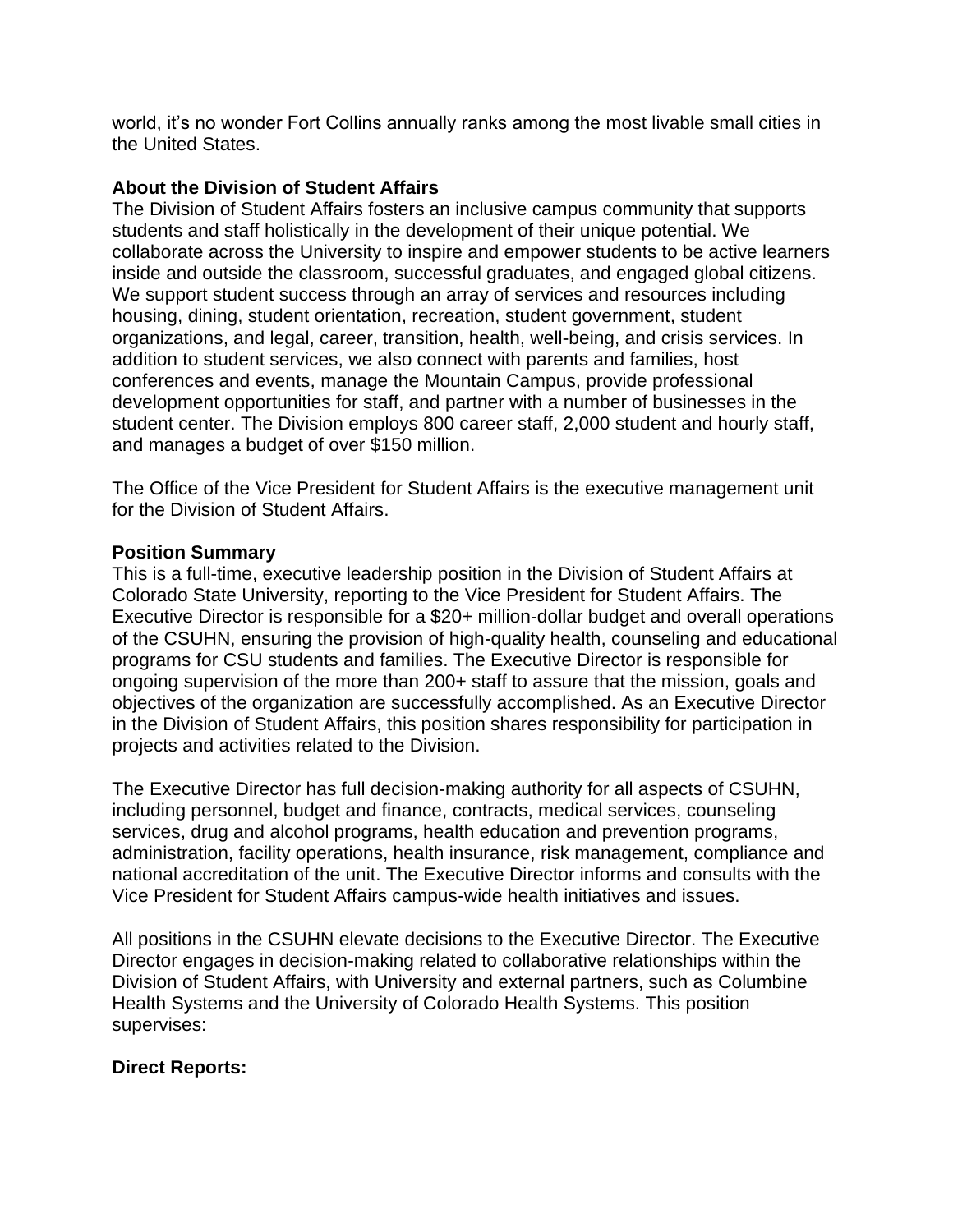- Director of Operations
- Director of Medical Clinical Services
- Director of Medical Specialty Services
- Director of Psychiatry Services
- Director of Health Education and Prevention Services
- Associate Director of Communication
- Director of Counseling Services
- Director of Specialty Counseling Services
- Associate Director of Information Technology

• Senior Coordinator of Mental Health Services for Student Athletes (in collaboration with the CSU Athletic Department – 50% supervision)

### **Essential Job Duties Leadership (20%)**

• Serves as a member of the Vice President for Student Affairs Senior Leadership Team responsible for division wide strategic planning, program development and goal attainment.

• Serves as a member of the Division of Student affairs Auxiliary Council, which includes units that generate revenue.

• Serves as a member of the CSU Pandemic Preparedness Team to support campus response to health emergencies.

• Responsible for fiscal planning, facilities and operational decision-making.

• Develops and implements strategic planning, visioning, goal setting and direction for a wide range of medical, mental health, educational, public health and administrative programs for CSUHN.

• Oversight for CSUHN compliance with accreditation standards and the applicable medical and legal rules pertinent to the practice of professional medicine and mental health treatment in the State of Colorado.

• Establishes relationships and collaborates with internal and external partners.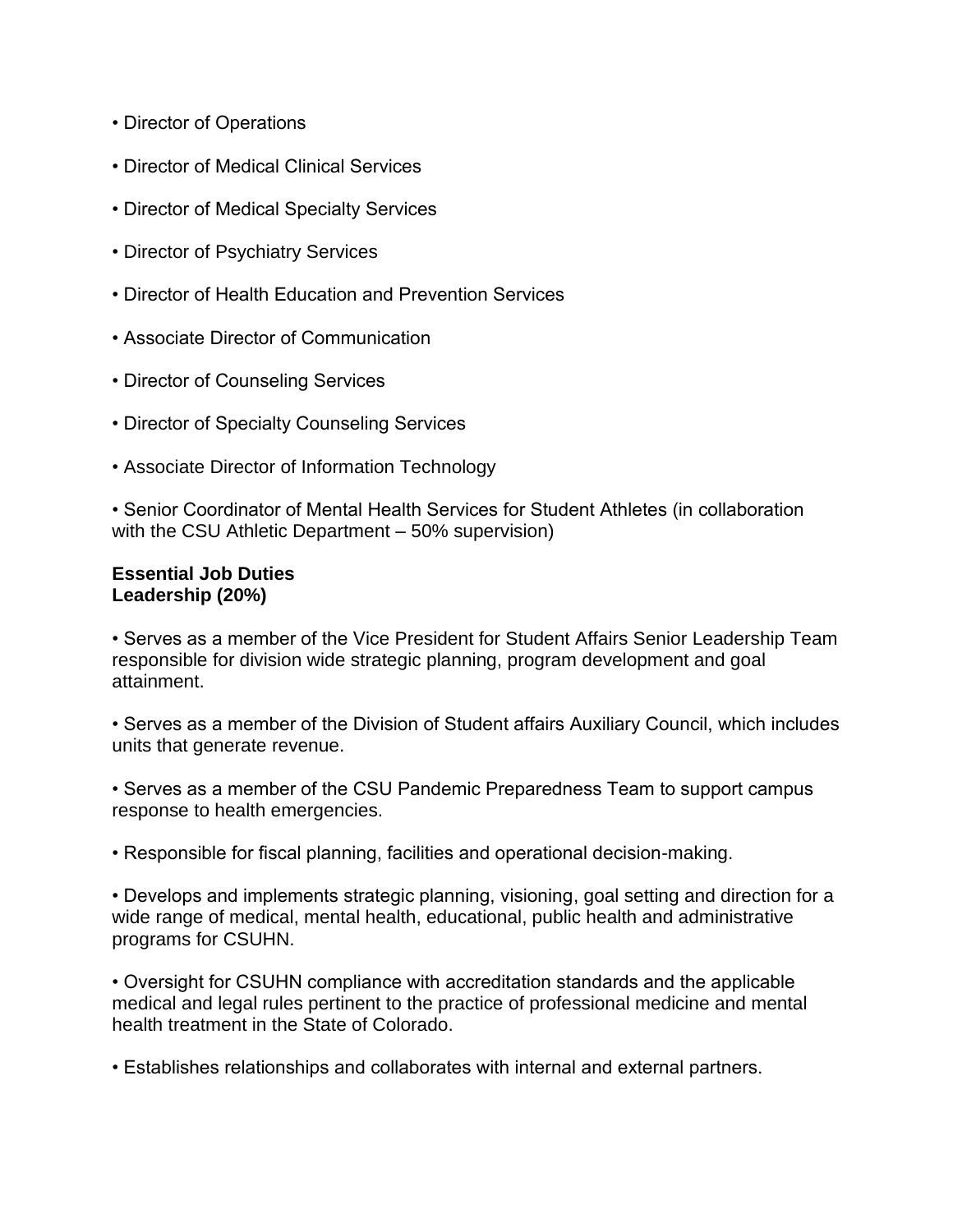### **Personnel Management (50%)**

The Executive Director (ED) has overall responsibility for the CSUHN, which employs 200+ staff members.

• Direct supervision of the Directors comprising the Leadership Team for the CSUHN: Medical Services; Specialty Medical Services; Counseling Services; Specialty Counseling Services; Health Education and Prevention Services; Information Technology; Operations and Communications.

• Responsible for policies, procedures, and standards of performance for the Health Network, including:

o Clinical staff, which include medical physicians, mid-level medical providers, nurses, medical assistants, physical therapists, dentists, psychiatrists, optometrists, laboratory technicians, x-ray technicians, pharmacists, psychologists, licensed clinical social workers, and mental health counselors.

o Public Health Specialists, which include Health Education and Prevention Programs and Services.

o Administrative staff, which include medical records, reception, referrals, billing and coding, health insurance, referrals, human resources, accounting, budget management, facilities and custodial staff, administrative assistants, Information Technology specialists and student staff.

o Nine Leadership staff than encompasses recruitment, hiring, training, evaluation, promotion, discipline and compliance with personnel rules and regulations.

### **Administration (20%)**

• Functions as chief administrator of the CSUHN budget, including planning, developing and managing the budget and ensure ongoing financial analysis.

• Develops and manages a complex \$20+ million dollar budget, involving revenue from student fees, self-generated revenue, gifts and grants and centrally allocated resources.

• Supervises business functions, including student health insurance; insurance network contracts; billing and coding; accounting; purchasing and contracting with specialty medical providers; after hours care; and other specialty equipment vendors.

• Manages the CSUHN facilities, including physical plant, operations, repair and replacement and capital expenditures.

• Manages a retail pharmacy.

# **Collaborations (10%)**

• Works with CSUHN staff in developing strong, positive, and responsive working relationships with its various publics (student, staff, faculty, alumni, visitors, community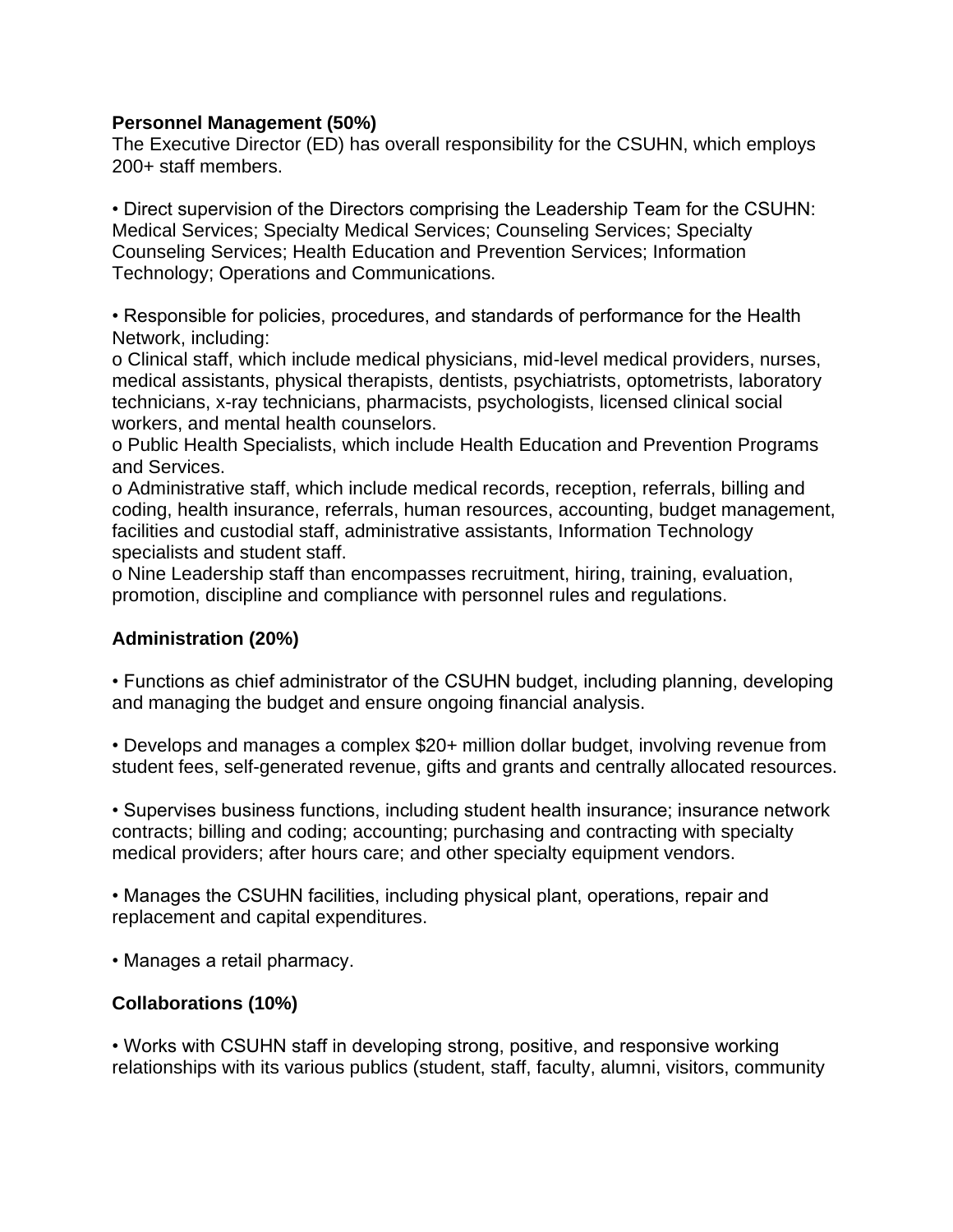members and agencies) who use and/or interface with CSUHN's facilities, programs and services.

• Collaborates with internal and external partners related to strategic planning, joint ventures and management of shared space to include: Columbine Health Systems, University of Colorado Health Systems and University of Colorado School of Medicine.

• Collaborates with internal and external partners to increase a focus on Health in the University Community. Partners include but are not limited to: University of Colorado Health Systems, College of Health and Human Sciences, College of Public Health, Kendall-Reagan Nutrition Center, Center for Mindfulness, Grit Technologies, Larimer County Health District, Larimer County Mental Health and Substance Use Alliance and SummitStone Mental Health Partners.

• Collaborates with state and local public health, internal and external partners to effectively support campus response to health emergencies. Collaborations may also include local school districts, healthcare organizations and emergency management at the state, county and campus level.

#### **Required Job Qualifications Education**

• The Executive Director will hold an advanced degree (MBA, Ph.D., M.D. Psy.D. or Ed.D) in Healthcare Administration, Health Sciences, Medicine, Public Health or related field.

# **Experience**

• Ten years of advancing leadership administration responsibility in a healthcare administrative position.

• Direct leadership experience in a fully integrated Health Service, including medical, counseling, substance use and health education/prevention programs.

• Possess a working knowledge of health care business functions, including health insurance, coding, billing and reimbursements.

• Possess a working knowledge of the healthcare accreditation and regulatory environment to include: Accrediting Association of Ambulatory Health Care (AAAHC), American Psychological Association (APA), Clinical laboratory Improvement Amendments (CLIA), and privacy laws, including HIPAA, FERPA and state mental health statutes.

• Demonstrated strong commitment to and experience with diverse populations that will support the department and university priorities related to equity, access, inclusion and diversity.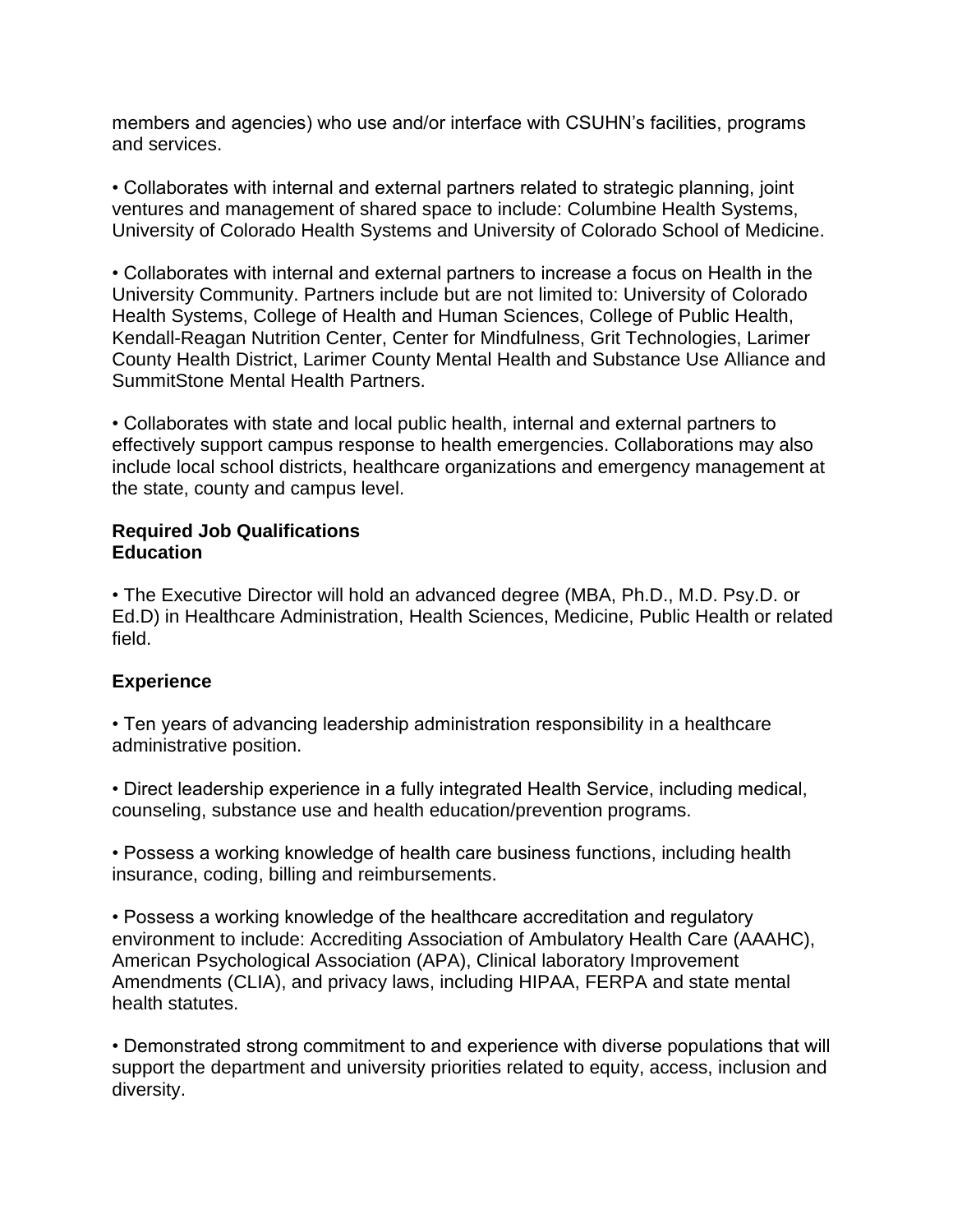# **Preferred Job Qualifications**

- Direct leadership experience in an integrated university health service.
- Direct leadership experience in managing public health issues.

• Demonstrates a proven record of evaluating organizational systems, strategic interventions and creating healthy and functional organizational structures and processes. This includes experience developing a shared vision and engage in strategic planning.

• In-depth understanding of policy issues related to higher education and health care programs. A well-developed sense of how the above services or specialties might be made available to students in a holistic, trans-disciplinary manner.

- Advanced knowledge of budget/fiscal related processes.
- Experience managing complex personnel issues, particularly related to organizational change.
- Ability to handle conflict in a direct and thoughtful manner.

• Experience applying theory, assessments, research and modeling to continue strategic, programmatic and service innovations congruent with the vision and values of student affairs and higher education.

### **Benefits and Other Position Information**

Colorado State University (CSU) is committed to providing employees with a strong and competitive benefits package that supports you, your health, and your family. Visit CSU's Human Resources website for detailed benefit plan information for permanent full-time and part-time faculty and administrative professional employees: https://hr.colostate.edu/wp-content/uploads/sites/25/2021/01/benefits-summaryafap.pdf.

CSU is not a social security employer. Administrative Professional employees participate in a PERA or defined contribution plan (DCP) for retirement savings. For a DCP, CSU will automatically contribute an amount equal to 12% of the pre-tax monthly salary and employees contribute an additional 8%. For more information, please see the full list of retirement benefits located at http://www.hrs.colostate.edu/benefits/mandatory-retirement1plans.html.

**Classification Title** Senior Management Level II **Proposed Annual Salary** Range \$175,000-190,000 **Salary Basis** 12-month assignment **FLSA** Exempt